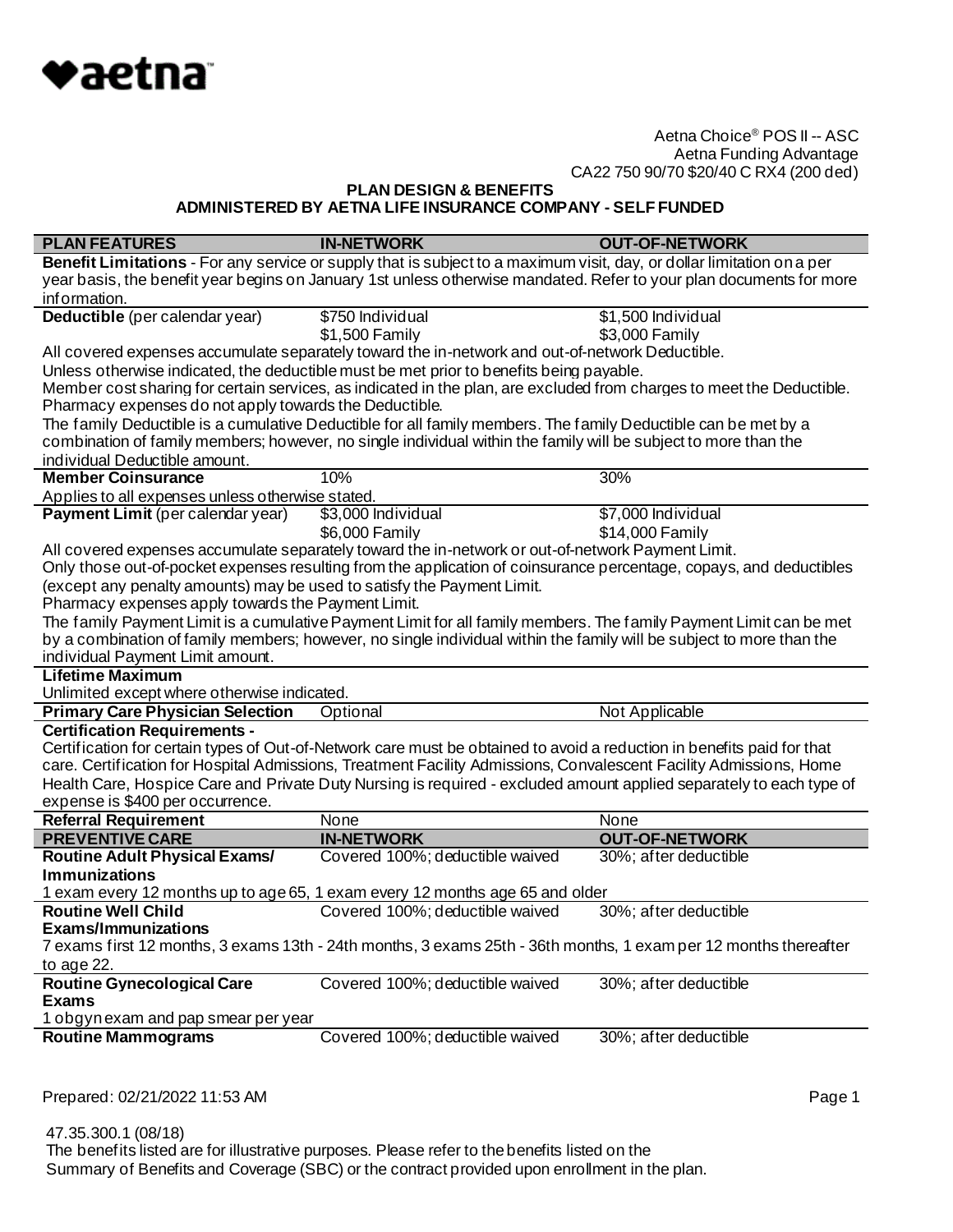

**PLAN DESIGN & BENEFITS ADMINISTERED BY AETNA LIFE INSURANCE COMPANY - SELF FUNDED**

| <b>Women's Health</b>                                                                                           | Covered 100%; deductible waived                                                                                     | 30%; after deductible             |
|-----------------------------------------------------------------------------------------------------------------|---------------------------------------------------------------------------------------------------------------------|-----------------------------------|
|                                                                                                                 | Includes: Screening for gestational diabetes, HPV (Human-Papillomavirus) DNA testing, counseling for sexually       |                                   |
| transmitted infections, counseling and screening for human immunodeficiency virus, screening and counseling for |                                                                                                                     |                                   |
|                                                                                                                 | interpersonal and domestic violence, breastfeeding support, supplies and counseling.                                |                                   |
|                                                                                                                 | Contraceptive methods, sterilization procedures, patient education and counseling. Limitations may apply.           |                                   |
| <b>Routine Digital Rectal Exam</b>                                                                              | Covered 100%; deductible waived                                                                                     | 30%; after deductible             |
| Recommended: For covered males age 40 and over.                                                                 |                                                                                                                     |                                   |
| <b>Prostate-specific Antigen Test</b>                                                                           | Covered 100%; deductible waived                                                                                     | 30%; after deductible             |
| Recommended: For covered males age 40 and over.                                                                 |                                                                                                                     |                                   |
| <b>Colorectal Cancer Screening</b>                                                                              | Covered 100%; deductible waived                                                                                     | 30%; after deductible             |
| Recommended: For all members age 45 and over.                                                                   |                                                                                                                     |                                   |
| <b>Routine Eye Exams</b>                                                                                        | Covered 100%; deductible waived                                                                                     | 30%; after deductible             |
| 1 routine exam per 24 months.                                                                                   |                                                                                                                     |                                   |
| <b>Routine Hearing Screening</b>                                                                                | Covered 100%; deductible waived                                                                                     | 30%; after deductible             |
| <b>PHYSICIAN SERVICES</b>                                                                                       | <b>IN-NETWORK</b>                                                                                                   | <b>OUT-OF-NETWORK</b>             |
| <b>Office Visits to Primary Care</b>                                                                            | \$20 office visit copay; deductible                                                                                 | 30%; after deductible             |
| <b>Physician (PCP)</b>                                                                                          | waived                                                                                                              |                                   |
|                                                                                                                 | Includes services of an internist, general physician, family practitioner or pediatrician.                          |                                   |
| <b>Specialist Office Visits</b>                                                                                 | \$40 office visit copay; deductible                                                                                 | 30%; after deductible             |
|                                                                                                                 | waived                                                                                                              |                                   |
| <b>Hearing Exams</b>                                                                                            | <b>Not Covered</b>                                                                                                  | Not Covered                       |
| <b>Pre-Natal Maternity</b>                                                                                      | Covered 100%; deductible waived                                                                                     | 30%; after deductible             |
| <b>Walk-in Clinics</b>                                                                                          | \$20 copay; deductible waived                                                                                       | 30%; after deductible             |
|                                                                                                                 | <b>Designated Walk-in Clinics</b>                                                                                   |                                   |
|                                                                                                                 |                                                                                                                     |                                   |
|                                                                                                                 |                                                                                                                     |                                   |
|                                                                                                                 | Covered 100%; deductible waived                                                                                     |                                   |
|                                                                                                                 | Walk-in Clinics are free-standing health care facilities that (a) may be located in or with a pharmacy, drug store, |                                   |
|                                                                                                                 | supermarket or other retail store; and (b) provide limited medical care and services on a scheduled or unscheduled  |                                   |
|                                                                                                                 | basis. Urgent care centers, emergency rooms, the outpatient department of a hospital, ambulatory surgical centers,  |                                   |
| and physician offices are not considered to be Walk-in Clinics.                                                 |                                                                                                                     |                                   |
| <b>Allergy Testing</b>                                                                                          | Your cost sharing is based on the                                                                                   | Your cost sharing is based on the |
|                                                                                                                 | type of service and where it is                                                                                     | type of service and where it is   |
|                                                                                                                 | performed                                                                                                           | performed                         |
| <b>Allergy Injections</b>                                                                                       | Your cost sharing is based on the                                                                                   | Your cost sharing is based on the |
|                                                                                                                 | type of service and where it is                                                                                     | type of service and where it is   |
|                                                                                                                 | performed                                                                                                           | performed                         |
| <b>DIAGNOSTIC PROCEDURES</b>                                                                                    | <b>IN-NETWORK</b>                                                                                                   | <b>OUT-OF-NETWORK</b>             |
| <b>Diagnostic X-ray</b>                                                                                         | 10%; after deductible                                                                                               | 30%; after deductible             |
| (other than Complex Imaging Services)                                                                           |                                                                                                                     |                                   |
|                                                                                                                 | If performed as a part of a physician office visit and billed by the physician, expenses are covered subject to the |                                   |
| applicable physician's office visit member cost sharing.                                                        |                                                                                                                     |                                   |
| <b>Diagnostic Laboratory</b>                                                                                    | 10%; after deductible                                                                                               | 30%; after deductible             |
|                                                                                                                 | If performed as a part of a physician office visit and billed by the physician, expenses are covered subject to the |                                   |
| applicable physician's office visit member cost sharing.                                                        |                                                                                                                     |                                   |
| <b>Diagnostic Complex Imaging</b>                                                                               | 10%; after deductible                                                                                               | 30%; after deductible             |
|                                                                                                                 | If performed as a part of a physician office visit and billed by the physician, expenses are covered subject to the |                                   |
| applicable physician's office visit member cost sharing.                                                        |                                                                                                                     |                                   |
| <b>EMERGENCY MEDICAL CARE</b><br>Prepared: 02/21/2022 11:53 AM                                                  | <b>IN-NETWORK</b>                                                                                                   | <b>OUT-OF-NETWORK</b><br>Page 2   |

47.35.300.1 (08/18)

 The benefits listed are for illustrative purposes. Please refer to the benefits listed on the Summary of Benefits and Coverage (SBC) or the contract provided upon enrollment in the plan.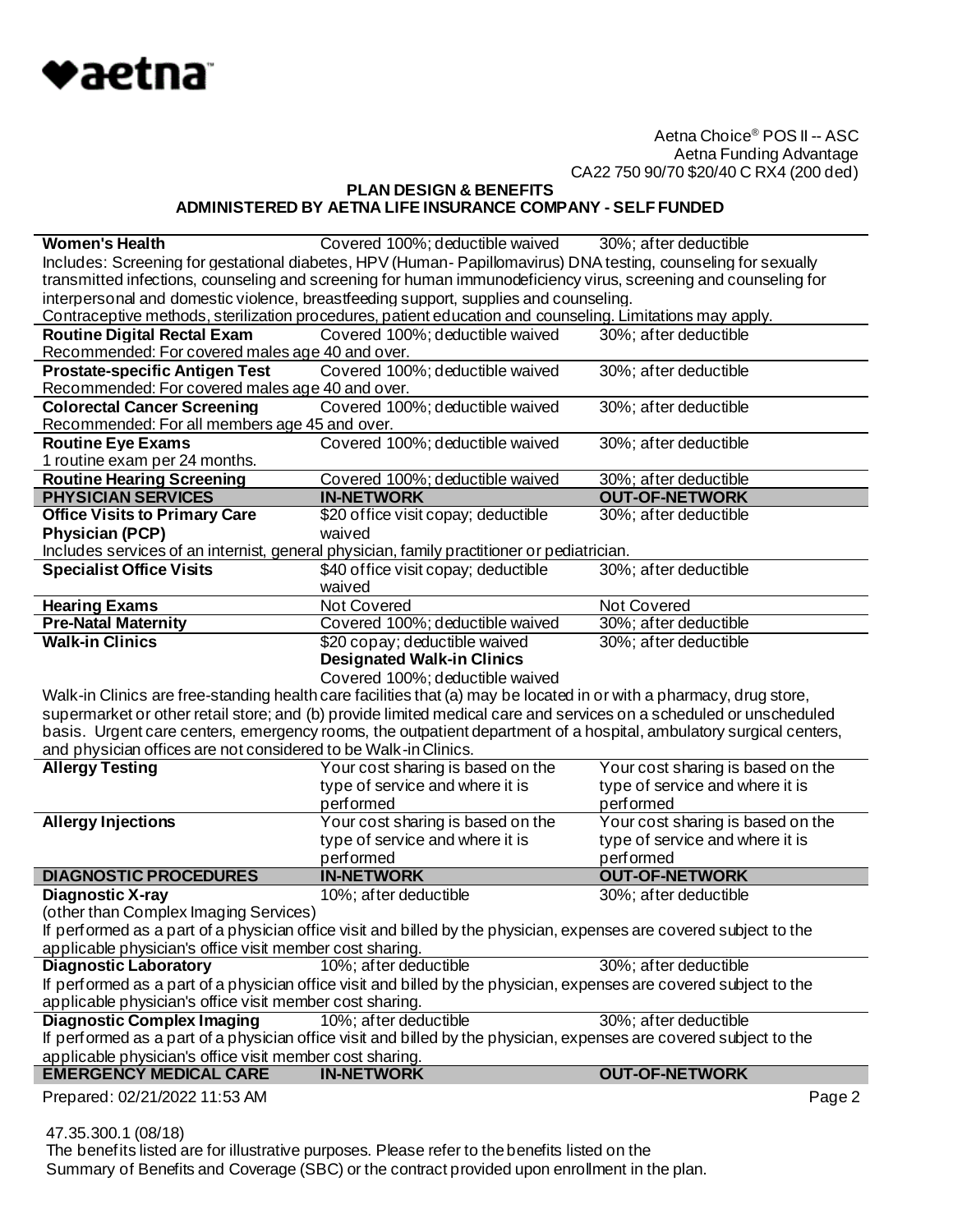

**PLAN DESIGN & BENEFITS**

# **ADMINISTERED BY AETNA LIFE INSURANCE COMPANY - SELF FUNDED**

| <b>Urgent Care Provider</b>                                                              | \$50 office visit copay; deductible                                                                                      | 30%; after deductible   |        |
|------------------------------------------------------------------------------------------|--------------------------------------------------------------------------------------------------------------------------|-------------------------|--------|
|                                                                                          | waived                                                                                                                   |                         |        |
| <b>Non-Urgent Use of Urgent Care</b>                                                     | <b>Not Covered</b>                                                                                                       | <b>Not Covered</b>      |        |
| <b>Provider</b>                                                                          |                                                                                                                          |                         |        |
| <b>Emergency Room</b>                                                                    | 10% after \$250 copay; deductible                                                                                        | Same as in-network care |        |
|                                                                                          | waived                                                                                                                   |                         |        |
| Copay waived if admitted                                                                 |                                                                                                                          |                         |        |
| Non-Emergency Care in an                                                                 | <b>Not Covered</b>                                                                                                       | <b>Not Covered</b>      |        |
| <b>Emergency Room</b>                                                                    |                                                                                                                          |                         |        |
| <b>Emergency Use of Ambulance</b>                                                        | 10%; after deductible                                                                                                    | Same as in-network care |        |
| <b>Non-Emergency Use of Ambulance</b>                                                    | Not Covered                                                                                                              | Not Covered             |        |
| <b>HOSPITAL CARE</b>                                                                     | <b>IN-NETWORK</b>                                                                                                        | <b>OUT-OF-NETWORK</b>   |        |
| <b>Inpatient Coverage</b>                                                                | 10%; after deductible                                                                                                    | 30%; after deductible   |        |
|                                                                                          | Your cost sharing applies to all covered benefits incurred during your inpatient stay.                                   |                         |        |
| <b>Inpatient Maternity Coverage</b>                                                      | 10%; after deductible                                                                                                    | 30%; after deductible   |        |
| (includes delivery and postpartum                                                        |                                                                                                                          |                         |        |
| care)                                                                                    |                                                                                                                          |                         |        |
|                                                                                          | Your cost sharing applies to all covered benefits incurred during your inpatient stay.                                   |                         |        |
| <b>Outpatient Hospital Expenses</b>                                                      | 10%; after deductible                                                                                                    | 30%; after deductible   |        |
| Your cost sharing applies to all covered benefits incurred during your outpatient visit. |                                                                                                                          |                         |        |
| <b>Outpatient Surgery - Hospital</b>                                                     | 10%; after deductible                                                                                                    | 30%; after deductible   |        |
| Your cost sharing applies to all covered benefits incurred during your outpatient visit. |                                                                                                                          |                         |        |
| <b>Outpatient Surgery - Freestanding</b>                                                 | 10%; after deductible                                                                                                    | 30%; after deductible   |        |
| <b>Facility</b>                                                                          |                                                                                                                          |                         |        |
|                                                                                          | Your cost sharing applies to all covered benefits incurred during your outpatient visit.                                 |                         |        |
|                                                                                          |                                                                                                                          |                         |        |
| <b>MENTAL HEALTH SERVICES</b>                                                            | <b>IN-NETWORK</b>                                                                                                        | <b>OUT-OF-NETWORK</b>   |        |
| Inpatient                                                                                | 10%; after deductible                                                                                                    | 30%; after deductible   |        |
| Your cost sharing applies to all covered benefits incurred during your inpatient stay.   |                                                                                                                          |                         |        |
| <b>Mental Health Office Visits</b>                                                       | \$40 copay; deductible waived                                                                                            | 30%; after deductible   |        |
|                                                                                          | Your cost sharing applies to all covered benefits incurred during your outpatient visit.                                 |                         |        |
| <b>Other Mental Health Services</b>                                                      | 10%; after deductible                                                                                                    | 30%; after deductible   |        |
| <b>SUBSTANCE ABUSE</b>                                                                   | <b>IN-NETWORK</b>                                                                                                        | <b>OUT-OF-NETWORK</b>   |        |
| Inpatient                                                                                | 10%; after deductible                                                                                                    | 30%; after deductible   |        |
| Your cost sharing applies to all covered benefits incurred during your inpatient stay.   |                                                                                                                          |                         |        |
| <b>Residential Treatment Facility</b>                                                    | 10%; after deductible                                                                                                    | 30%; after deductible   |        |
| <b>Substance Abuse Office Visits</b>                                                     | \$40 copay; deductible waived                                                                                            | 30%; after deductible   |        |
| Your cost sharing applies to all covered benefits incurred during your outpatient visit. |                                                                                                                          |                         |        |
| <b>Other Substance Abuse Services</b>                                                    | 10%; after deductible                                                                                                    | 30%; after deductible   |        |
| <b>OTHER SERVICES</b>                                                                    | <b>IN-NETWORK</b>                                                                                                        | <b>OUT-OF-NETWORK</b>   |        |
| <b>Skilled Nursing Facility</b>                                                          | 10%; after deductible                                                                                                    | 30%; after deductible   |        |
| Limited to 60 days per year                                                              |                                                                                                                          |                         |        |
| Your cost sharing applies to all covered benefits incurred during your inpatient stay.   |                                                                                                                          |                         |        |
| <b>Home Health Care</b>                                                                  | 10%; after deductible                                                                                                    | 30%; after deductible   |        |
| Limited to 120 visits per year.                                                          |                                                                                                                          |                         |        |
| Home health care services include private duty nursing                                   |                                                                                                                          |                         |        |
|                                                                                          | Limited to 3 intermittent visits per day by a participating home health care agency; 1 visit equals a period of 4 hrs or |                         |        |
| less.                                                                                    |                                                                                                                          |                         |        |
| Prepared: 02/21/2022 11:53 AM                                                            |                                                                                                                          |                         | Page 3 |
|                                                                                          |                                                                                                                          |                         |        |
| 47.35.300.1 (08/18)                                                                      |                                                                                                                          |                         |        |

Summary of Benefits and Coverage (SBC) or the contract provided upon enrollment in the plan.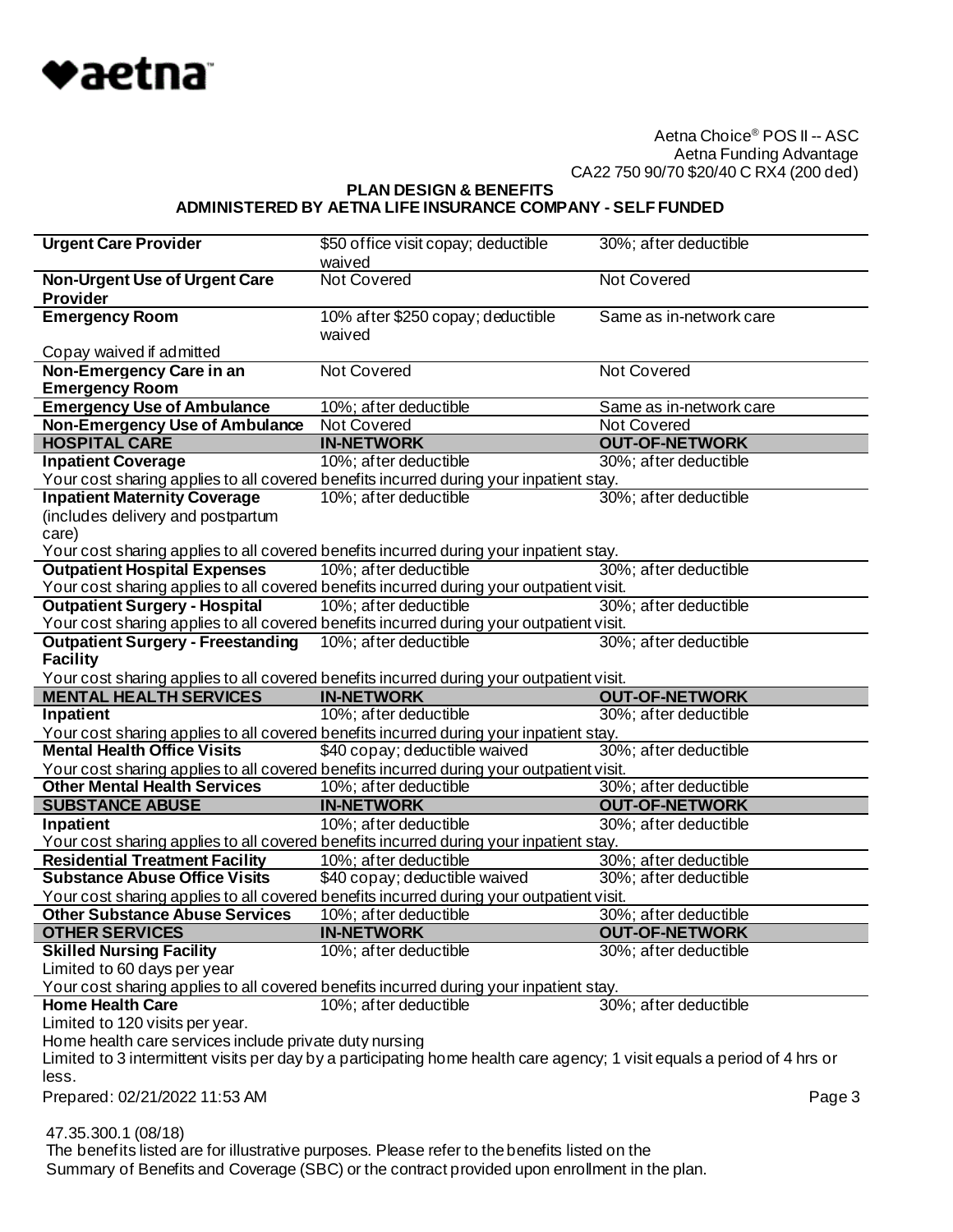

**PLAN DESIGN & BENEFITS**

# **ADMINISTERED BY AETNA LIFE INSURANCE COMPANY - SELF FUNDED**

| <b>Hospice Care - Inpatient</b>                                                | 10%; after deductible                                                                                     | 30%; after deductible              |
|--------------------------------------------------------------------------------|-----------------------------------------------------------------------------------------------------------|------------------------------------|
|                                                                                | Your cost sharing applies to all covered benefits incurred during your inpatient stay.                    |                                    |
| <b>Hospice Care - Outpatient</b>                                               | 10%; after deductible                                                                                     | 30%; after deductible              |
|                                                                                | Your cost sharing applies to all covered benefits incurred during your outpatient visit.                  |                                    |
| <b>Private Duty Nursing</b>                                                    | Covered as part of Home Health                                                                            | Covered as part of Home Health     |
|                                                                                | Care                                                                                                      | Care                               |
|                                                                                | Each period of private duty nursing of up to 8 hours will be deemed to be one private duty nursing shift. |                                    |
| <b>Spinal Manipulation Therapy</b>                                             | \$40 copay; deductible waived                                                                             | 30%; after deductible              |
| Limited to 20 visits per year                                                  |                                                                                                           |                                    |
| <b>Outpatient Short-Term</b>                                                   | \$40 copay; deductible waived                                                                             | 30%; after deductible              |
| <b>Rehabilitation</b>                                                          |                                                                                                           |                                    |
| Includes speech, physical, occupational therapy; limited to 60 visits per year |                                                                                                           |                                    |
| <b>Habilitative Physical Therapy</b>                                           | 10%; after deductible                                                                                     | 30%; after deductible              |
| <b>Habilitative Occupational Therapy</b>                                       | 10%; after deductible                                                                                     | 30%; after deductible              |
| <b>Habilitative Speech Therapy</b>                                             | 10%; after deductible                                                                                     | 30%; after deductible              |
| <b>Autism Behavioral Therapy</b>                                               | \$40 copay; deductible waived                                                                             | 30%; after deductible              |
| Combined with outpatient mental health visits                                  |                                                                                                           |                                    |
| <b>Autism Applied Behavior Analysis</b>                                        | 10%; after deductible                                                                                     | 30%; after deductible              |
| Covered same as any other Outpatient Mental Health All Other benefit           |                                                                                                           |                                    |
| <b>Autism Physical Therapy</b>                                                 | 10%; after deductible                                                                                     | 30%; after deductible              |
| <b>Autism Occupational Therapy</b>                                             | 10%; after deductible                                                                                     | 30%; after deductible              |
| <b>Autism Speech Therapy</b>                                                   | 10%; after deductible                                                                                     | 30%; after deductible              |
| <b>Durable Medical Equipment</b>                                               | 10%; after deductible                                                                                     | 30%; after deductible              |
| Diabetic Supplies -- (if not covered                                           |                                                                                                           | Covered same as any other medical  |
|                                                                                | Covered same as any other medical                                                                         |                                    |
| under Pharmacy benefit)                                                        | expense.                                                                                                  | expense.                           |
| Affordable Care Act mandated                                                   | Covered 100%; deductible waived                                                                           | Covered same as any other expense. |
| <b>Women's Contraceptives</b>                                                  |                                                                                                           |                                    |
| Women's Contraceptive drugs and                                                | Covered 100%; deductible waived                                                                           | Covered same as any other medical  |
| devices not obtainable at a                                                    |                                                                                                           | expense.                           |
| pharmacy                                                                       |                                                                                                           |                                    |
| <b>Infusion Therapy</b>                                                        | \$40 copay; deductible waived                                                                             | 30%; after deductible              |
| Administered in the home or                                                    |                                                                                                           |                                    |
| physician's office                                                             |                                                                                                           |                                    |
| <b>Infusion Therapy</b>                                                        | 10%; after deductible                                                                                     | 30%; after deductible              |
| Administered in an outpatient hospital                                         |                                                                                                           |                                    |
| department or freestanding facility                                            |                                                                                                           |                                    |
| <b>Acupuncture</b>                                                             | \$20 copay; deductible waived                                                                             | 30%; after deductible              |
| Limited to 10 visits per year                                                  |                                                                                                           |                                    |
| Gene-based, Cellular, and other                                                | Your cost sharing is based on the                                                                         | <b>Not Covered</b>                 |
| Innovative Therapies (GCIT™)                                                   | type of service and where it is                                                                           |                                    |
|                                                                                | performed                                                                                                 |                                    |
|                                                                                | \$50 copay; deductible waived for                                                                         |                                    |
|                                                                                | gene therapy drugs, if applicable                                                                         |                                    |
|                                                                                | In-network coverage is provided at                                                                        |                                    |
| <b>Vision Eyewear</b>                                                          | GCIT™ designated facilities only.<br>Not Covered                                                          | Not Covered                        |

Prepared: 02/21/2022 11:53 AM Page 4

 47.35.300.1 (08/18) The benefits listed are for illustrative purposes. Please refer to the benefits listed on the Summary of Benefits and Coverage (SBC) or the contract provided upon enrollment in the plan.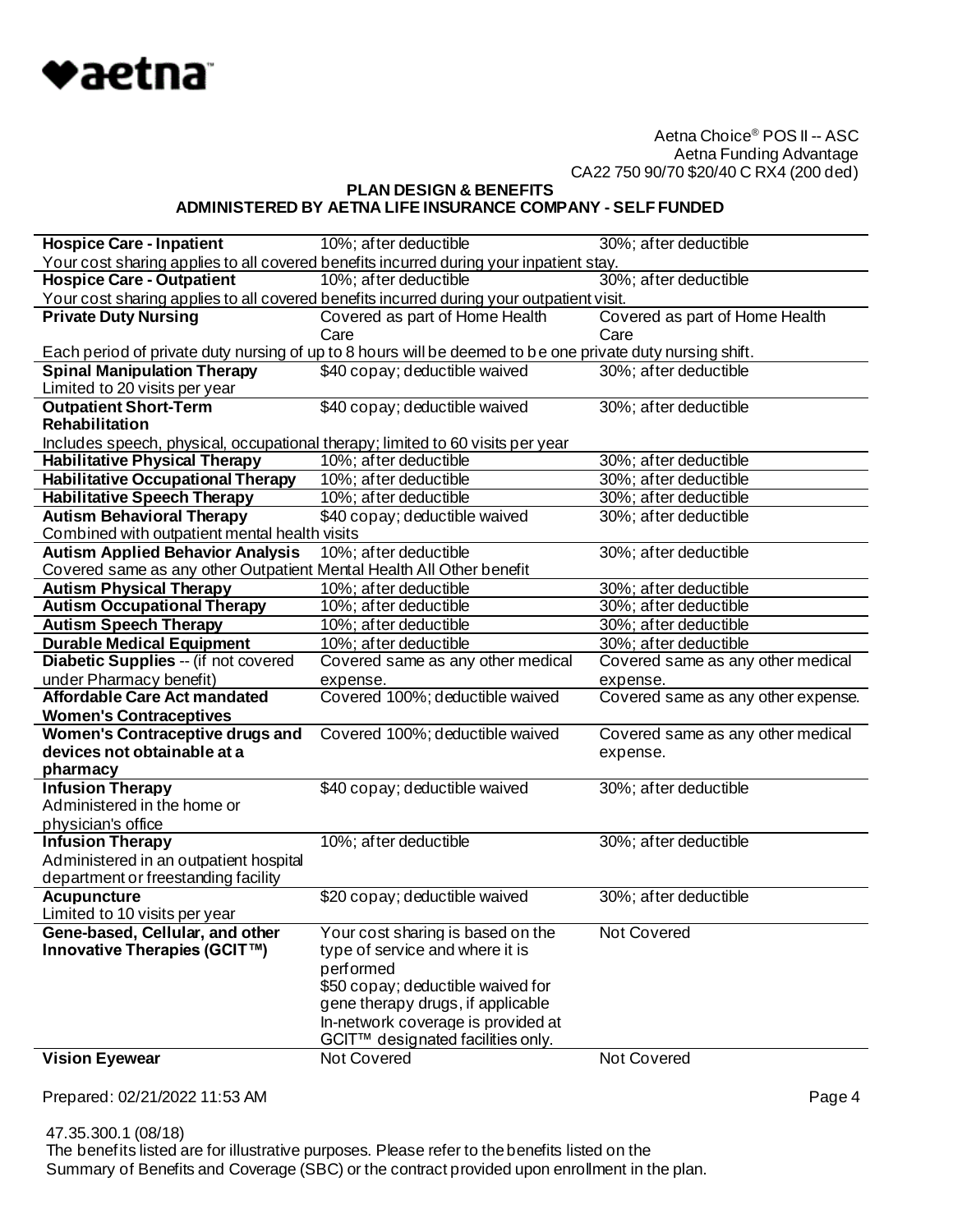

**PLAN DESIGN & BENEFITS**

#### **ADMINISTERED BY AETNA LIFE INSURANCE COMPANY - SELF FUNDED**

| <b>Transplants</b>                                                | 10%; after deductible                                                                                                     | 30%; after deductible             |
|-------------------------------------------------------------------|---------------------------------------------------------------------------------------------------------------------------|-----------------------------------|
|                                                                   | Preferred coverage is provided at an<br>IOE contracted facility only.                                                     |                                   |
| <b>Bariatric Surgery</b>                                          | <b>Not Covered</b>                                                                                                        | <b>Not Covered</b>                |
|                                                                   |                                                                                                                           |                                   |
| <b>FAMILY PLANNING</b>                                            | <b>IN-NETWORK</b>                                                                                                         | <b>OUT-OF-NETWORK</b>             |
| <b>Infertility Treatment</b>                                      | Your cost sharing is based on the                                                                                         | Your cost sharing is based on the |
|                                                                   | type of service and where it is                                                                                           | type of service and where it is   |
|                                                                   | performed                                                                                                                 | performed                         |
| Diagnosis and treatment of the underlying medical condition only. |                                                                                                                           |                                   |
| <b>Comprehensive Infertility Services</b>                         | <b>Not Covered</b>                                                                                                        | <b>Not Covered</b>                |
| Artificial insemination and ovulation induction                   |                                                                                                                           |                                   |
| <b>Advanced Reproductive</b>                                      | Not Covered                                                                                                               | <b>Not Covered</b>                |
| <b>Technology (ART)</b>                                           |                                                                                                                           |                                   |
|                                                                   | In-vitro fertilization (IVF), zygote intrafallopian transfer (ZIFT), gamete intrafallopian transfer (GIFT), cryopreserved |                                   |
|                                                                   | embryo transfers, intracytoplasmic sperm injection (ICSI), or ovum microsurgery                                           |                                   |
| Vasectomy                                                         | Your cost sharing is based on the                                                                                         | 30%; after deductible             |
|                                                                   | type of service and where it is<br>performed                                                                              |                                   |
| <b>Tubal Ligation</b>                                             | Covered 100%; deductible waived                                                                                           | 30%; after deductible             |
|                                                                   |                                                                                                                           |                                   |
|                                                                   |                                                                                                                           |                                   |
| <b>PHARMACY</b>                                                   | <b>IN-NETWORK</b><br>Advanced Control Plan - Aetna                                                                        | <b>OUT-OF-NETWORK</b>             |
| <b>Pharmacy Plan Type</b><br><b>Preferred Generic Drugs</b>       |                                                                                                                           |                                   |
| Retail                                                            | \$10 copay                                                                                                                | Not Covered                       |
| <b>Mail Order</b>                                                 | $$20$ copay                                                                                                               | Not Applicable                    |
| <b>Preferred Brand-Name Drugs</b>                                 |                                                                                                                           |                                   |
| Retail                                                            | \$30 copay                                                                                                                | Not Covered                       |
| <b>Mail Order</b>                                                 | \$60 copay                                                                                                                | Not Applicable                    |
| Non-Preferred Generic and Brand-Name Drugs                        |                                                                                                                           |                                   |
| Retail                                                            | \$55 copay                                                                                                                | <b>Not Covered</b>                |
| <b>Mail Order</b>                                                 | $$110$ copay                                                                                                              | Not Applicable                    |
| <b>Specialty Drugs</b>                                            |                                                                                                                           |                                   |
| <b>Preferred Specialty</b>                                        | 30%                                                                                                                       | Not Covered                       |
|                                                                   | Maximum \$250                                                                                                             |                                   |
| <b>Non-Preferred Specialty</b>                                    | 30%<br>Maximum \$250                                                                                                      | Not Covered                       |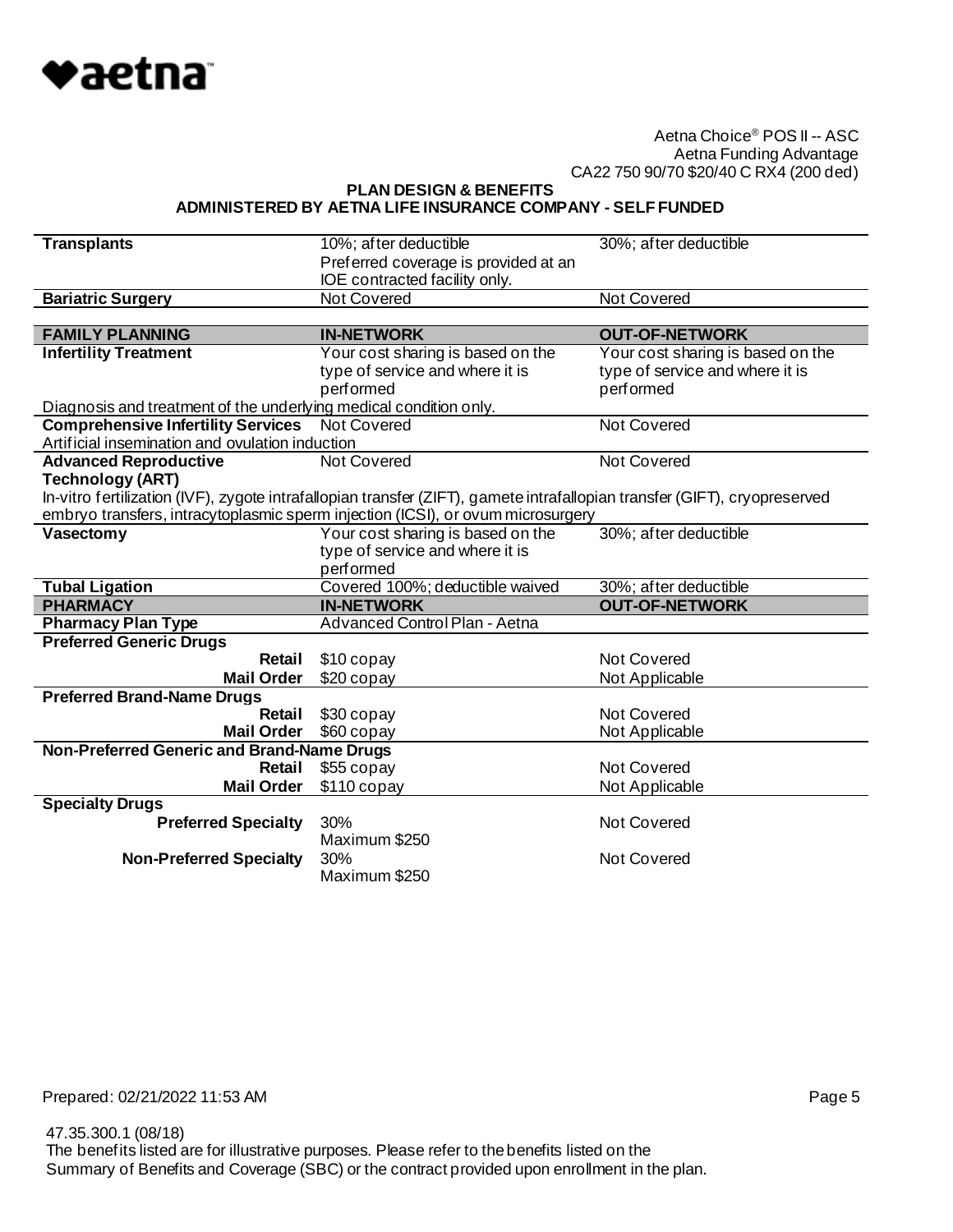

## **PLAN DESIGN & BENEFITS ADMINISTERED BY AETNA LIFE INSURANCE COMPANY - SELF FUNDED**

| <b>Pharmacy Day Supply and Requirements</b>     |                                                                                                                          |
|-------------------------------------------------|--------------------------------------------------------------------------------------------------------------------------|
| Retail                                          | Up to a 30 day supply from Aetna National Network                                                                        |
| <b>Mandatory Maintenance Choice</b>             | After two retail fills, members are required to fill a 90-day supply of                                                  |
|                                                 | maintenance drugs at CVS Caremark® Mail Service Pharmacy or at a CVS                                                     |
|                                                 | Pharmacy. Otherwise, the member will be responsible for 100 percent of the                                               |
|                                                 | cost-share.                                                                                                              |
|                                                 |                                                                                                                          |
| <b>Opt Out</b>                                  | The member must notify us of whether they want to continue to fill at a                                                  |
|                                                 | network retail pharmacy by calling the number on the member ID card.                                                     |
| <b>Specialty</b>                                | Up to a 30 day supply                                                                                                    |
|                                                 | All prescription fills must be through our preferred specialty pharmacy                                                  |
|                                                 | network.                                                                                                                 |
|                                                 | Aetna Control Formulary Aetna Insured List                                                                               |
| Deductible waived for generics                  |                                                                                                                          |
|                                                 | Choose Generics with Dispense as Written (DAW) override - The member pays the applicable copay. If the                   |
|                                                 | physician requires brand-name, member would pay brand-name copay. If the member requests brand-name when a               |
|                                                 | generic is available, the member pays the applicable copay plus the difference between the generic price and the         |
| brand-name price.                               |                                                                                                                          |
|                                                 | Plan Includes: Diabetic supplies and Contraceptive drugs and devices obtainable from a pharmacy.                         |
|                                                 | A limited list of over-the-counter medications are covered when filled with a prescription.                              |
|                                                 | Includes sexual dysfunction drugs for females and males, including daily dose, additional 6 tablets a month for males    |
| for erectile dysfunction.                       |                                                                                                                          |
| Oral fertility drugs included.                  |                                                                                                                          |
| Oral chemotherapy drugs covered 100%            |                                                                                                                          |
| Precertification and quantity limits included   |                                                                                                                          |
| Step Therapy included                           |                                                                                                                          |
| Seasonal Vaccinations covered 100% in-network   |                                                                                                                          |
|                                                 |                                                                                                                          |
| Preventive Vaccinations covered 100% in-network |                                                                                                                          |
|                                                 | Affordable Care Act mandated female contraceptives and preventive medications covered 100% in-network.                   |
| <b>Prescription Drug Per Year</b>               | \$200 Individual<br>\$200 Individual                                                                                     |
| Deductible (must be satisfied before            |                                                                                                                          |
| any drug benefits are paid)                     |                                                                                                                          |
|                                                 | \$400 Family<br>\$400 Family                                                                                             |
|                                                 | All covered pharmacy expenses accumulate toward both the preferred and non-preferred pharmacy deductible.                |
|                                                 | Unless otherwise indicated, the pharmacy deductible must be met prior to pharmacy benefits being payable. Once           |
|                                                 | family pharmacy deductible is met, all family members will be considered as having met their pharmacy deductible for     |
| the remainder of the year                       |                                                                                                                          |
| <b>GENERAL PROVISIONS</b>                       |                                                                                                                          |
| <b>Dependents Eligibility</b>                   | Spouse, children from birth to age 26 regardless of student status.                                                      |
|                                                 | Plans are provided by: Aetna Life Insurance Company. While this material is believed to be accurate as of                |
| the production date, it is subject to change.   |                                                                                                                          |
|                                                 | Health benefits and health insurance plans contain exclusions and limitations. Not all health services are covered.      |
|                                                 | See plan documents for a complete description of benefits, exclusions, limitations and conditions of coverage. Plan      |
|                                                 | features and availability may vary by location and are subject to change. Providers are independent contractors and      |
|                                                 | are not our agents. Provider participation may change without notice. We do not provide care or guarantee access to      |
| health services.                                |                                                                                                                          |
|                                                 | The following is a list of services and supplies that are <i>generally</i> not covered. However, your plan documents may |
|                                                 | contain exceptions to this list based on state mandates or the plan design or rider(s) purchased by your employer.       |
|                                                 |                                                                                                                          |
| Prepared: 02/21/2022 11:53 AM                   | Page 6                                                                                                                   |
| 47.35.300.1 (08/18)                             |                                                                                                                          |

 The benefits listed are for illustrative purposes. Please refer to the benefits listed on the Summary of Benefits and Coverage (SBC) or the contract provided upon enrollment in the plan.